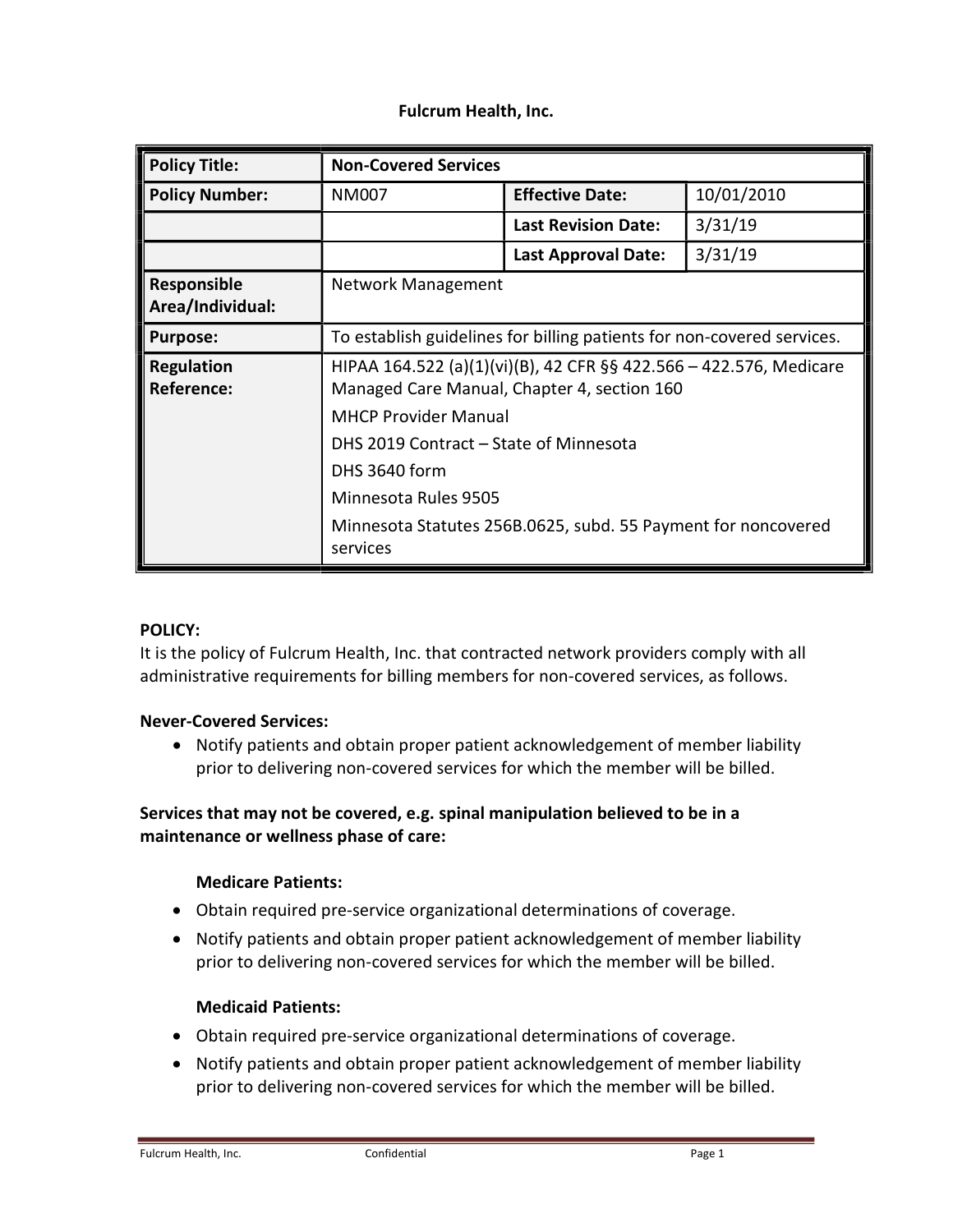If the service is denied and the patient chooses to receive the denied service, submit claim to Fulcrum and receive claim denial before billing the patient.

### Commercial Patients:

- Notify patient and obtain proper patient acknowledgement of member liability prior to delivering non-covered services for which the member will be billed.
- Pre-service organizational determinations of coverage are not required for commercial members but are recommended.

Failure to follow administrative procedures noted above and further defined below will annul the patient's liability for any non-covered service provided.

# BACKGROUND:

Network providers are expected to understand general benefit limitations associated with each line of business that Fulcrum Health, Inc. administers, e.g. Commercial, Medicare, Medicaid, etc. Further, Fulcrum Health, Inc. requires its contracted network providers to obtain required pre-service organizational determinations of coverage, notify patients of non-coverage and the related financial liability prior to the delivery of any such service, and submit required claims for elective services before billing the patient. Related processes must comply with all state and federal requirements in order to support patient billing.

# PROCEDURE:

# Never-Covered Services (All Patients)

- When the service is never payable when rendered by a chiropractor based on the patient's coverage, e.g. exam, modality, procedure, etc.:
	- 1. Prior to rendering the service, provider must obtain and retain the patient's written consent to receive and accept financial liability for the non-covered service(s).

If this step is not completed prior to delivery of the service, all patient financial liability related to the non-covered service will be annulled.

# Services that May or May Not be Covered:

### Medicare Patients:

- When the service being delivered may, or may not be covered, e.g. spinal manipulation believed to be in a maintenance or wellness phase of care:
	- 1. CMS requires that a pre-service organization determination (authorization request) be submitted to confirm coverage or lack thereof. Patients will be notified of an approval or denial through distribution of the standard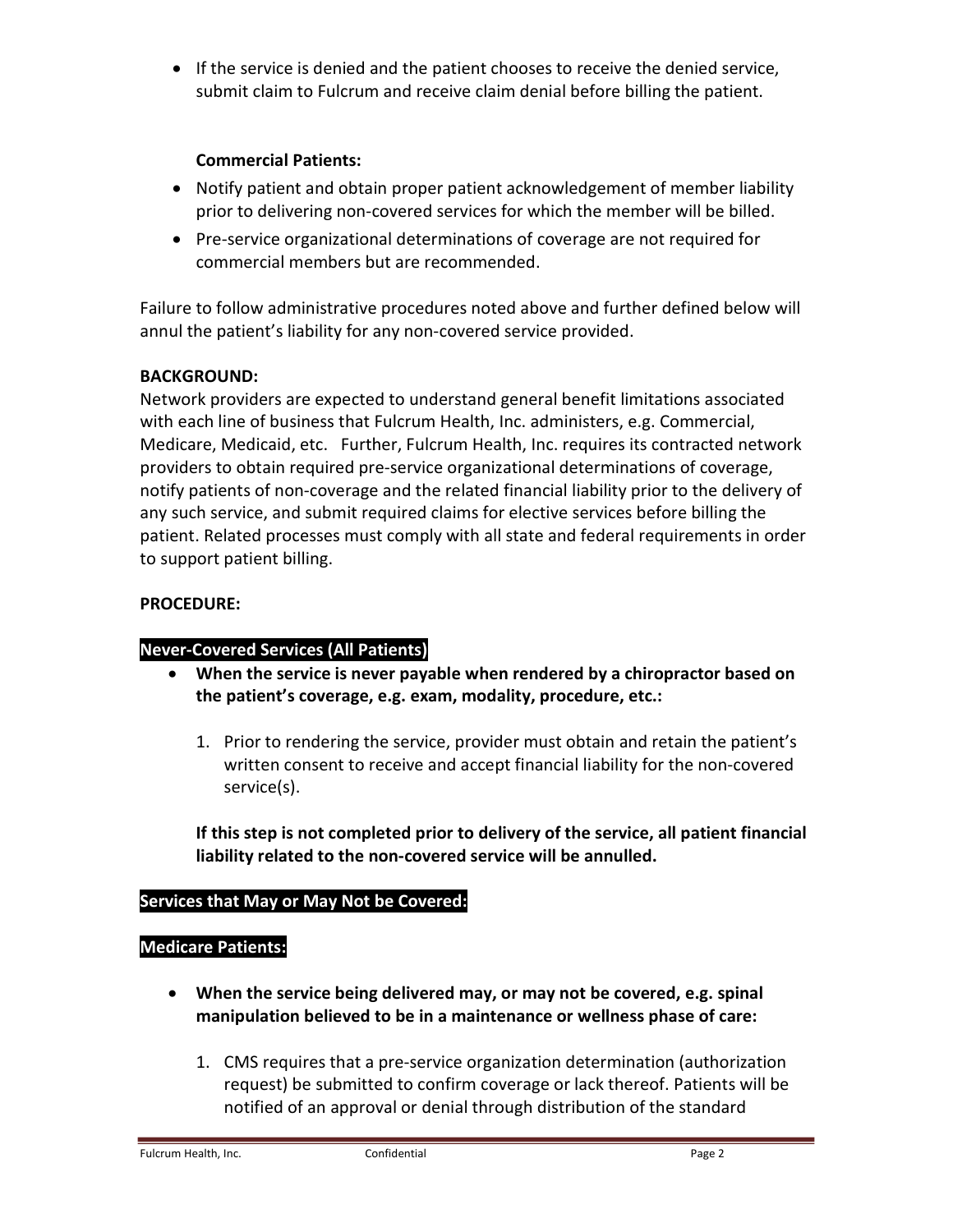member communication, i.e. Notice of Denial of Medical Coverage, or Integrated Denial Notice, prompted by the organization determination. This communication will also provide the member with any applicable appeal rights.

Organizational determinations of denial for typically covered services, i.e. spinal manipulations found to not be medically necessary, are eligible for patient billing provided the following step is completed.

2. If the service is denied and the patient chooses to receive the denied service, providers must obtain and retain the patient's written consent to receive, and accept financial liability for the non-covered service, prior to the service being rendered.

If either of these steps is not completed prior to delivery of the service, all patient financial liability related to the non-covered service will be annulled.

# Medicaid Patients:

- When the service being delivered may, or may not be covered, e.g. spinal manipulation believed to be in a maintenance or wellness phase of care:
	- 1. DHS requires that a pre-service organization determination (authorization request) be submitted to confirm coverage or lack thereof. Patients will be notified of an approval or denial through distribution of the standard member communication, i.e. Notice of Denial of Medical Coverage, or Integrated Denial Notice, prompted by the organization determination. This communication will also provide the member with any applicable appeal rights.

Organizational determinations of denial for typically covered services, i.e. spinal manipulations found to not be medically necessary, are eligible for patient billing provided the following additional steps are completed.

If the service is denied and the patient chooses to receive the denied service, providers must:

- 2. Obtain and retain the patient's written consent to receive, and accept financial liability for the non-covered service, prior to the service being rendered.
- 3. After the service is rendered, submit a claim to Fulcrum and receive a claim denial for patient liability before billing the patient.

If any of these steps are not completed prior to delivery of the service, all patient financial liability related to the non-covered service will be annulled.

Fulcrum Health, Inc. **Confidential Confidential** Page 3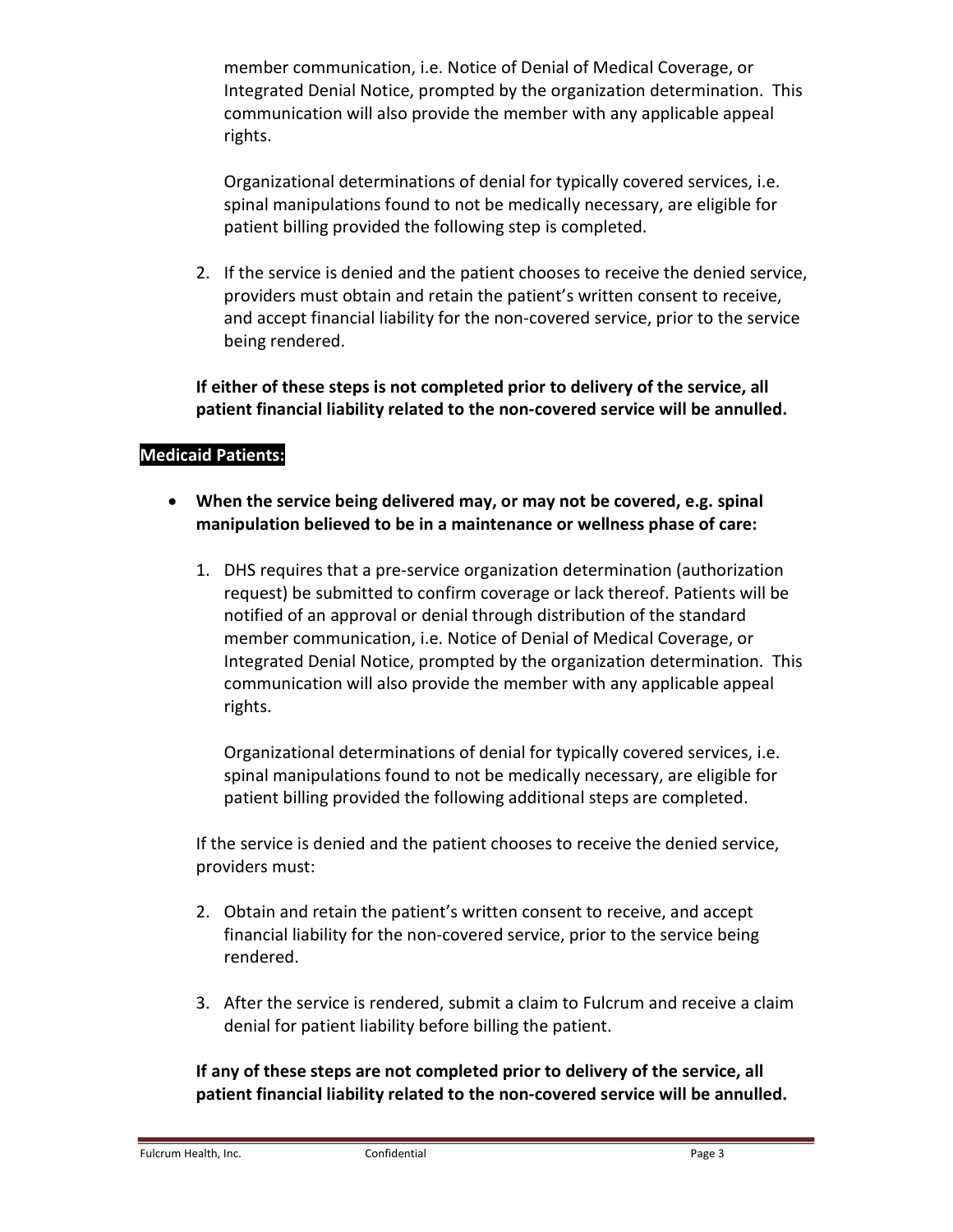# MSHO members

Minnesota Senior Health Options (MSHO) is a product that includes coverage through both Medicare and the Minnesota Medical Assistance (Medicaid) program. When treating MSHO members, Medicaid rules must be followed.

- Commercial Patients When the service being delivered may, or may not be covered, e.g. spinal manipulation believed to be in a maintenance or wellness phase of care:
- 1. Fulcrum requires that network providers obtain and retain the patient's written consent to receive, and accept financial liability for the non-covered service, prior to the service being rendered.

# If this step is not completed prior to delivery of the service, all patient financial liability related to the non-covered service will be annulled.

2. To reduce risk to the network provider, Fulcrum recommends that a pre-service organization determination (authorization request) be submitted to confirm coverage or lack thereof prior to obtaining the patient's consent to accept financial liability.

Note: Revisions to the HIPAA Privacy Rules now requires a provider to grant an individual's request not to disclose PHI to a health plan for a health care item or service where the individual has agreed to pay out of pocket.

# Obtaining Patient Consent – Medicaid and Commercial

To reduce risk to the network provider, Fulcrum Health, Inc. strongly recommends use of the Fulcrum Health, Inc. Non-Covered Services Financial Disclosure Form to clearly communicate chiropractic benefit limitations and document the patient's agreement to financial liability related to non-covered services. To ensure the patient's clear understanding, the form should be filled out in its entirety. Forms that do not contain the required elements listed below will be determined to be invalid, annulling the patient's financial liability.

Should the provider elect to use their own form to document proper member notification and patient agreement to financial liability, it must include the following elements:

- 1. Provider name.
- 2. Provider address.
- 3. Detailed list of non-covered services for which the member may be billed and the cost associated with each.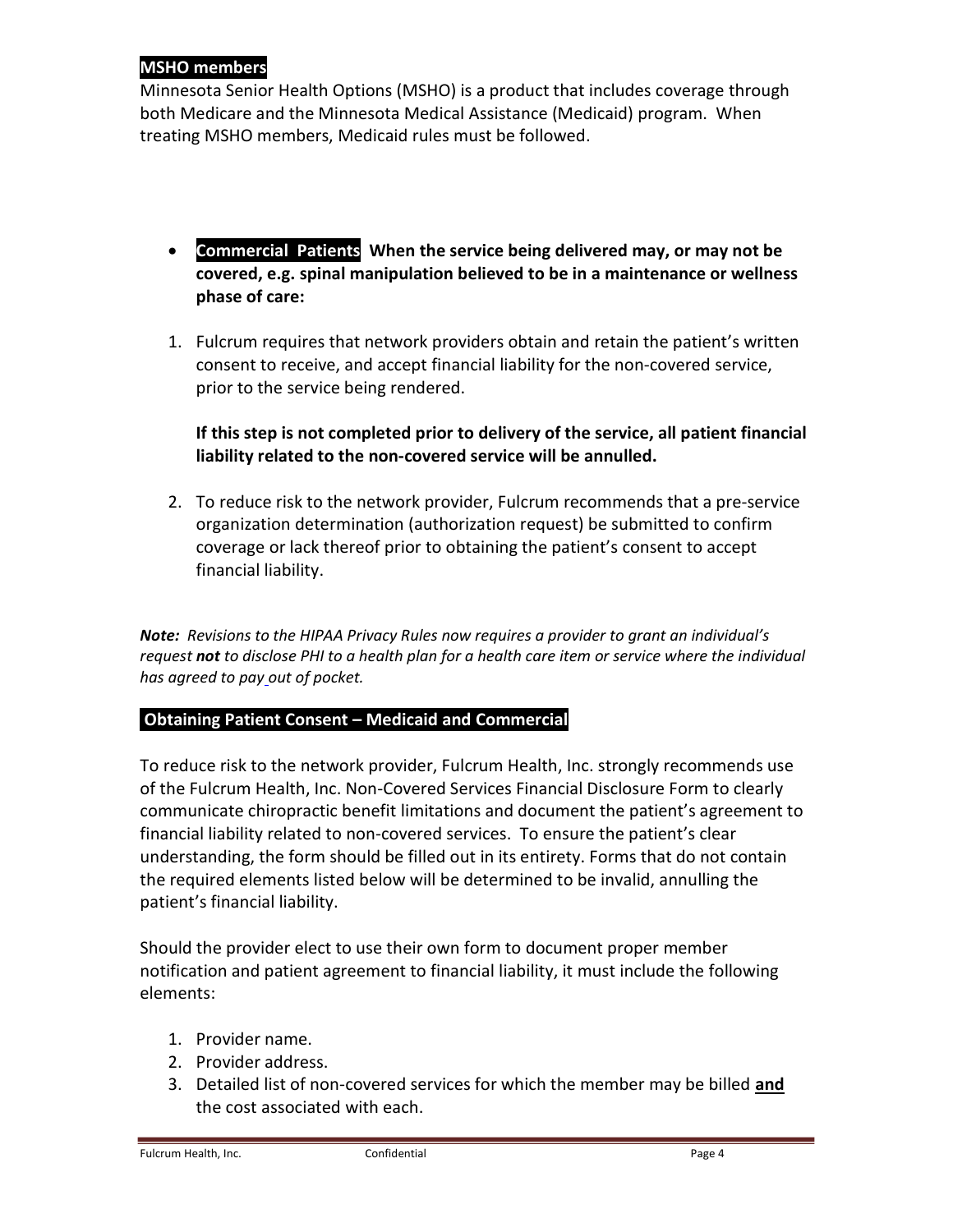- 4. Signature of the provider or health care representative who explained the Financial Disclosure Form and discussed available options to the patient.
- 5. A clearly written statement indicating the patient's understanding that the identified services are not covered by insurance and patient agrees to pay for them in full.
- 6. Patient name.
- 7. Patient signature.
- 8. Date of patient signature (note: the signature must be obtained prior to the service being rendered and updated when benefits change or a maximum period of 12 weeks has lapsed).

Provider may not bill the patient, or the payor, for the applicable non-covered services if they fail to obtain appropriate documentation as described above. Further, failure by the provider to obtain and/or produce acceptable forms upon request could lead to corrective actions or change in network participation status.

# Obtaining Patient Consent – Medicare

To support patient billing related to non-covered services rendered to Medicare members, Fulcrum Health, Inc. has developed a Medicare Member Consent for Non-Covered Services Form. Use of this form serves as documentation of the patient's written consent to receive and accept financial liability for the listed non-covered service(s). While it is recommended that providers utilize this form, providers may elect to use another version of a consent form however, it must include the following elements:

- 1. Provider name.
- 2. Provider address.
- 3. Detailed list of non-covered services for which the member will be billed, and the cost associated with each. Note: for spinal manipulations, the listed services must align with the

organization determination (authorization) denial for both care volume and timeframe, e.g. 6 visits over 4 weeks. Spinal manipulations that have not been denied through the organization determination process can not be billed to the patient.

- 4. Signature of the provider or health care representative who explained the Consent Form and discussed available options to the patient.
- 5. Patient name.
- 6. Patient signature (note: The signature must be obtained prior to the service being rendered and updated when benefits change or a maximum period of 12 weeks has lapsed).
- 7. Date of patient signature (note: the signature must be obtained prior to the service being rendered and updated when benefits change or a maximum period of 12 weeks has lapsed).